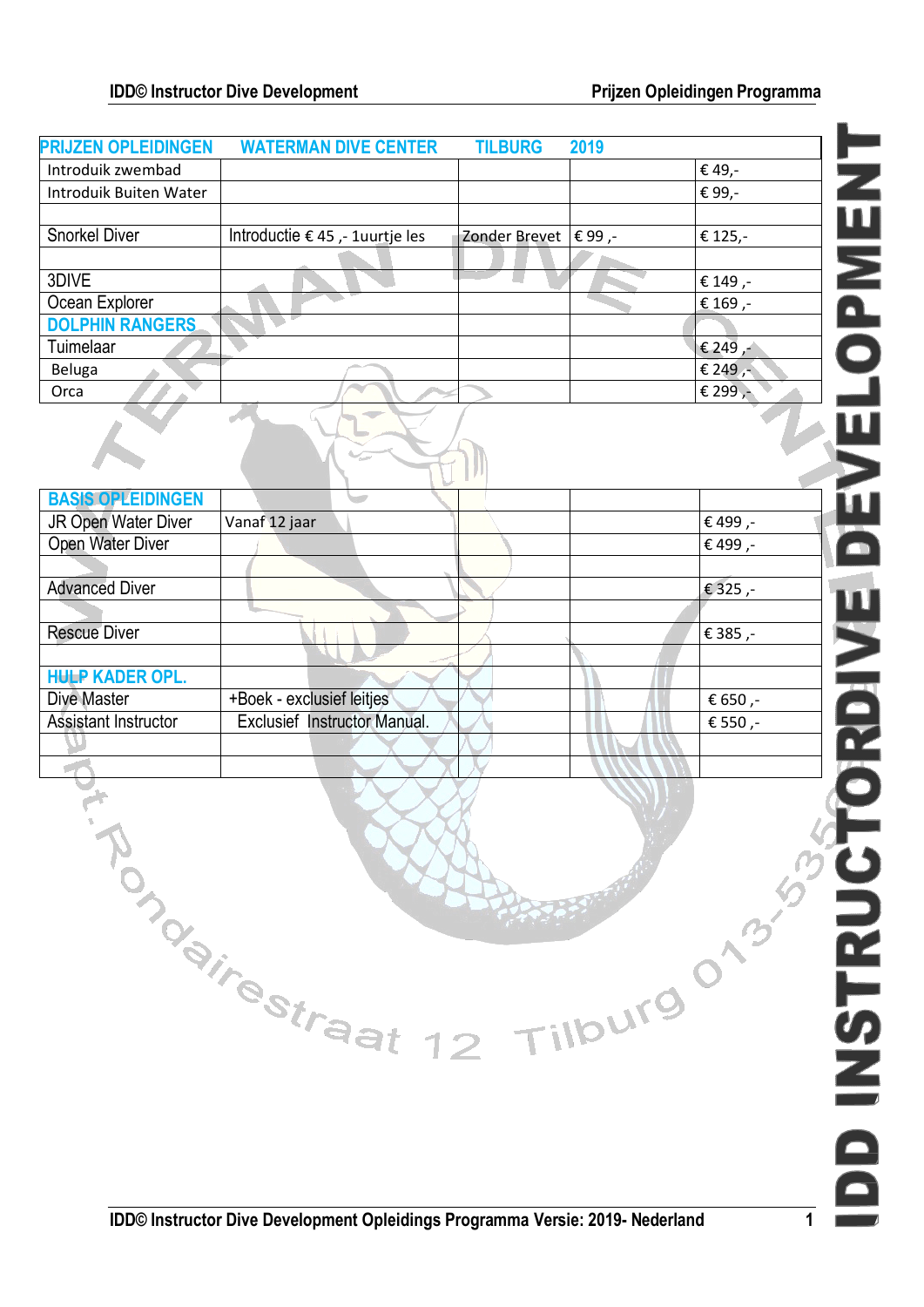| <b>SPECIALTY'S</b>     | <b>ZONDER VOOR OPLEIDING</b>                        |                       |           |
|------------------------|-----------------------------------------------------|-----------------------|-----------|
|                        |                                                     |                       |           |
| <b>Medical Trained</b> | Opfris cursus € 125,-                               |                       | € 175,-   |
| Oxigen Provider        | Opfris cursus € 125,-                               |                       | € 175,-   |
| <b>AED</b>             | Opfris cursus € 125,-                               |                       | € 175,-   |
|                        |                                                     |                       |           |
|                        |                                                     |                       |           |
| <b>SPECIALTY'S</b>     | <b>ZONDER VOOR OPLEIDING</b>                        | <b>Extra Speciaal</b> |           |
| Mini Dive Set          | Voor Boot Eigenaren                                 |                       | € 175 $,$ |
|                        |                                                     |                       |           |
|                        | Handicap Scuba. Duiken Voor mensen met een Handicap |                       | € 750,-   |
|                        |                                                     |                       |           |
|                        |                                                     |                       |           |

| <b>SPECIALTY"S VANAF</b>    | <b>JR OPEN WATER DIVER</b>      |         |
|-----------------------------|---------------------------------|---------|
|                             |                                 |         |
| <b>Night Diver</b>          |                                 | € 175,- |
| <b>Navigation Diver</b>     |                                 | € 175,- |
| <b>Equipment Specialist</b> |                                 | € 175,- |
| Dig.UnderW. Photogafie      |                                 | € 299,- |
| Basic Video & Actioncam     |                                 | € 175,- |
| Full Video & Actioncam      | Onderwater Video & Actioncam    | € 199,- |
| Nitrox 32%                  |                                 | € 130,- |
| EAnX Nitrox tot 40%         |                                 | € 175,- |
| Dry suit diver              |                                 | € 175,- |
| <b>Boat Diver</b>           |                                 | € 159,- |
| <b>Altitude Diver</b>       | Bergmeer duiker                 | € 199,- |
| <b>Full Face Mask Diver</b> | <b>Volgelaats Masker Duiker</b> | € 199,- |

|                         | <b>TECHNISCHE SPECIALTY'S VANAFADVANCED</b> | <b>DIVER</b> |         |
|-------------------------|---------------------------------------------|--------------|---------|
|                         |                                             |              |         |
| Deep Diver 40 M         |                                             |              | € 175,- |
| Multi-Level Diver       |                                             |              | € 175,- |
| <b>Wreck Diver</b>      |                                             |              | € 175,- |
| <b>Drift Diver</b>      |                                             |              | € 175,- |
| Search & Recovery Diver |                                             |              | € 175,- |
| Ice Diver               |                                             |              | € 199,- |
|                         |                                             |              |         |
|                         |                                             |              |         |
|                         |                                             |              |         |
|                         |                                             |              |         |